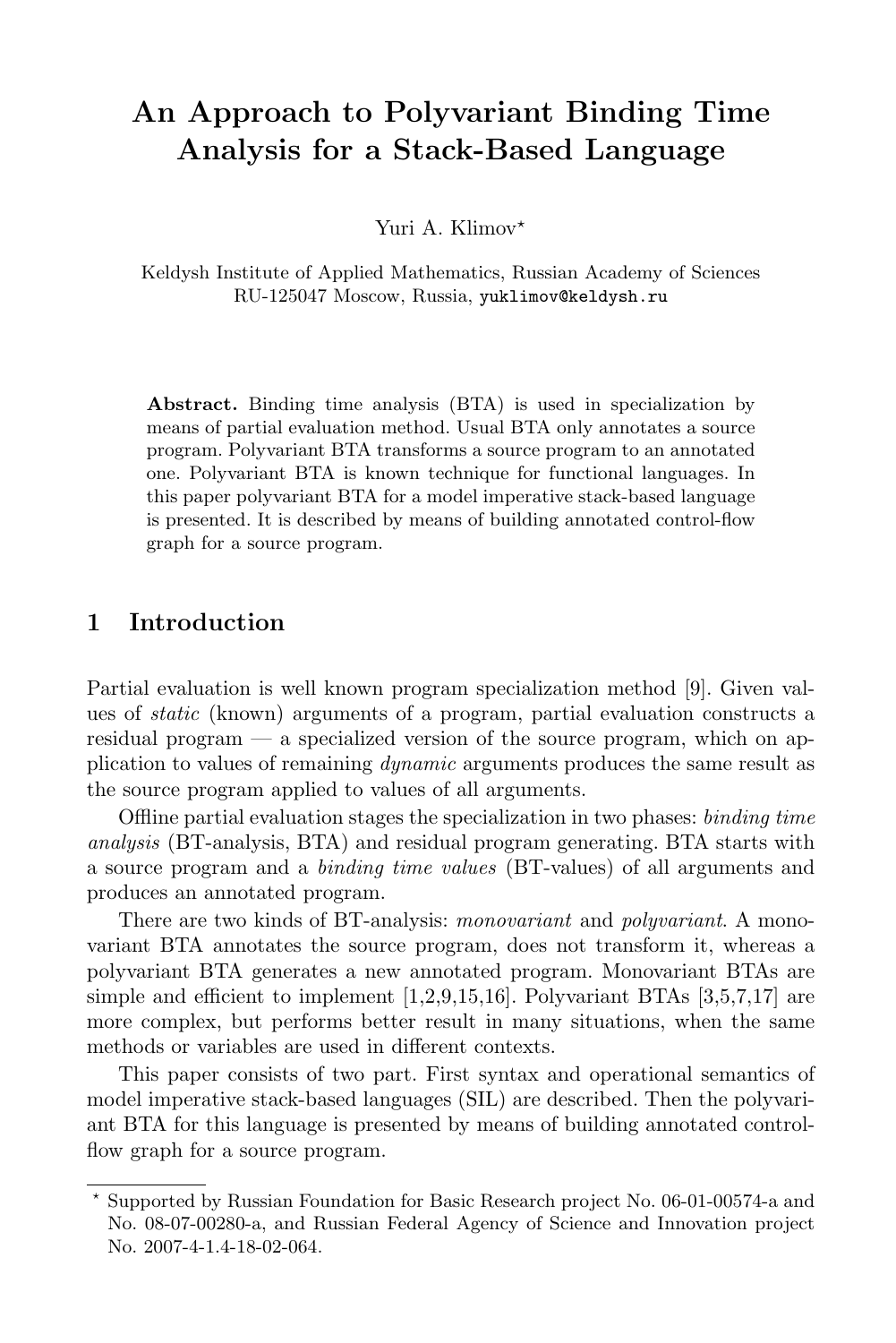Grammar

 $p \in Program \ ::= instr^*$  $instr \in$  Instruction ::= Pop | Dup | Swap | Const $(c)$  | Goto $(n)$  | IfGoto $(n)$ Unary(op) | Binary(op) | LoadVar(n) | StoreVar(n)

Fig. 1. Abstract syntax of SIL-programs

# 2 Imperative Stack-Based Language

For describing the polyvariant BTA the imperative stack-based language (SIL) is used. SIL is a very simple stack language (fig. 1). A program at this language is just sequence of instructions (no methods and invoke instructions) with conditional and unconditional goto instructions  $(\text{If Goto}(m))$  and  $\text{Goto}(m)$ ). Other instructions are load  $(LoadVar(n))$  and store  $(StoreVar(n))$  data from stack to local variables, operations with data on stack (Unary(op) and  $\text{Binary}(op)$ ) and simple stack operations (Pop, Dup, Swap).

Instructions  $Pop \vdash_{int} (x : st, \sigma) \rightarrow (st, \sigma)$  Dup  $\vdash_{int} (x : st, \sigma) \rightarrow (x : x : st, \sigma)$ Swap  $\vdash_{int} (x_1 : x_2 : st, \sigma) \rightarrow (x_2 : x_1 : st, \sigma)$  Const  $(c) \vdash_{int} (st, \sigma) \rightarrow (c : st, \sigma)$ Unary  $(op) \vdash_{int} (x : st, \sigma) \rightarrow (op(x) : st, \sigma)$ Binary(op)  $\vdash_{int} (x_1 : x_2 : st, \sigma) \rightarrow (op(x_1, x_2) : st, \sigma)$ LoadVar $(n) \vdash_{int} (st, \sigma) \rightarrow (\sigma(n) : st, \sigma)$ StoreVar $(n) \vdash_{int} (x : st, \sigma) \rightarrow (st, \sigma[n \mapsto x])$ Instructions with control point  $\text{Goto}(n) \vdash_{int} (m, (st, \sigma)) \rightarrow (n, (st, \sigma))$ IfGoto $(n) \vdash_{int} (m, (0 : st, \sigma)) \rightarrow (m + 1, (st, \sigma))$ If $\text{Goto}(n) \vdash_{int} (m, (1 : st, \sigma)) \rightarrow (n, (st, \sigma))$  $instr \vdash_{int} (st, \sigma) \rightarrow (st', \sigma')$  $\overline{instr}\vdash_{int}(m, (st, \sigma)) \rightarrow (m+1, (st', \sigma'))$ Program  $p(m) \vdash_{int} (m, (st, \sigma)) \rightarrow (m', (st', \sigma'))$  $p \vdash_{int} (m, (st, \sigma)) \rightarrow (m', (st', \sigma'))$  $p \vdash_{int} (0, (st, \sigma_{init})) \rightarrow^* (\text{length}(p), (st', \sigma))$  $p \vdash_{int} st \Rightarrow st'$ 

Fig. 2. Operational semantics of SIL-programs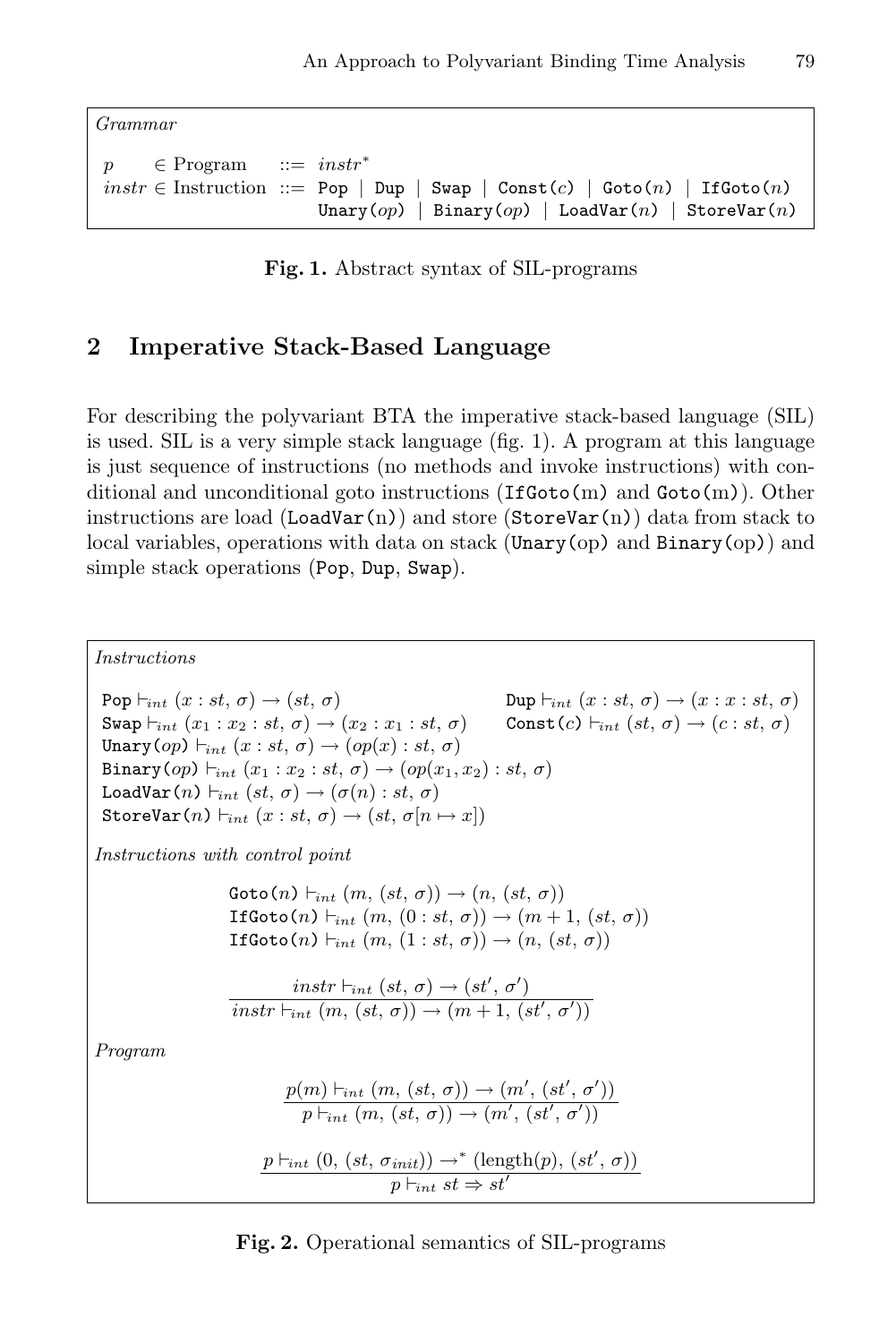The data in SIL is integer numbers. Nevertheless it is easy to extend data by other data (double numbers or boolean values). Operation  $op$  in Unary $(op)$ and  $\text{Binary}(op)$  can be any operation with integer numbers, including, but not limited to, addition  $(+)$ , subtraction  $(-)$ , multiplication  $(\times)$ , compare  $(<, \leq, >)$ ,  $\geq$ ), negate and etc.

The semantic of SIL is straightforward and it is described at fig. 2. A SILprogram is evaluated by steps. Each step changes a state. Each state  $(m, (st, \sigma))$ has three parts:  $m$  — number of current instruction (control point),  $st$  — stack of values,  $\sigma$  — mapping from local variables to their values.

A computation of a program begins from initial state  $(0, (st, \sigma_{init}))$ , where st — program arguments, and  $\sigma_{init}$  — mapping from local variables to initial value 0. At each step state is changed in according to the rules. When number of current instruction becomes equal to length of the program then evaluation of this program is finished. Values at a stack are results of this program. If number of current instruction becomes more than length of the program or no rules can be applied then evaluation of this program is terminated with error.

The SIL is similar to stack-based languages described in [2] or [15]. It contains same instruction set except array instructions and method invoke instructions.

# 3 Binding Time Analysis

The goal of BTA is to divide all instructions in two classes: static (S) and dynamic (D). Static instructions will be evaluated during residual program generating, dynamic instructions will be put to residual program.

The presented method of building annotated program is close to the Supercompilation [18]. It uses driving and whistling for building possibly infinity binding time tree (BT-tree) and for reducing it to finite binding time graph (BT-graph) respectively.

# 3.1 Driving

BT-tree is a tree with annotated instructions at nodes and with binding time states (BT-states) at ridges (fig. 4). BT-tree is similar to control-flow graph without ridge to previous nodes, each ridge is going to a new node. This BT-tree can be applied to arguments values like usual program. The BT-tree is fully equivalent to the source program: on application to values it produces the same result as the source program applied to same values.

BT-state is a state with binding time values (BT-values) S and D instead of usual values. Bold style for binding time values and variables are used below: S and  **are BT-values,**  $**x**$  **is a binding time variable (BT-variable) that rages over** BT-values S and D.

Building of BTA tree begins with a initial BT-state  $(0, (st, \sigma_{init}))$ , where st — BT-values of arguments (S corresponds to known arguments and D corresponds to unknown during specialization arguments) and  $\sigma_{init}$  — mapping from local variables to initial BT-value S.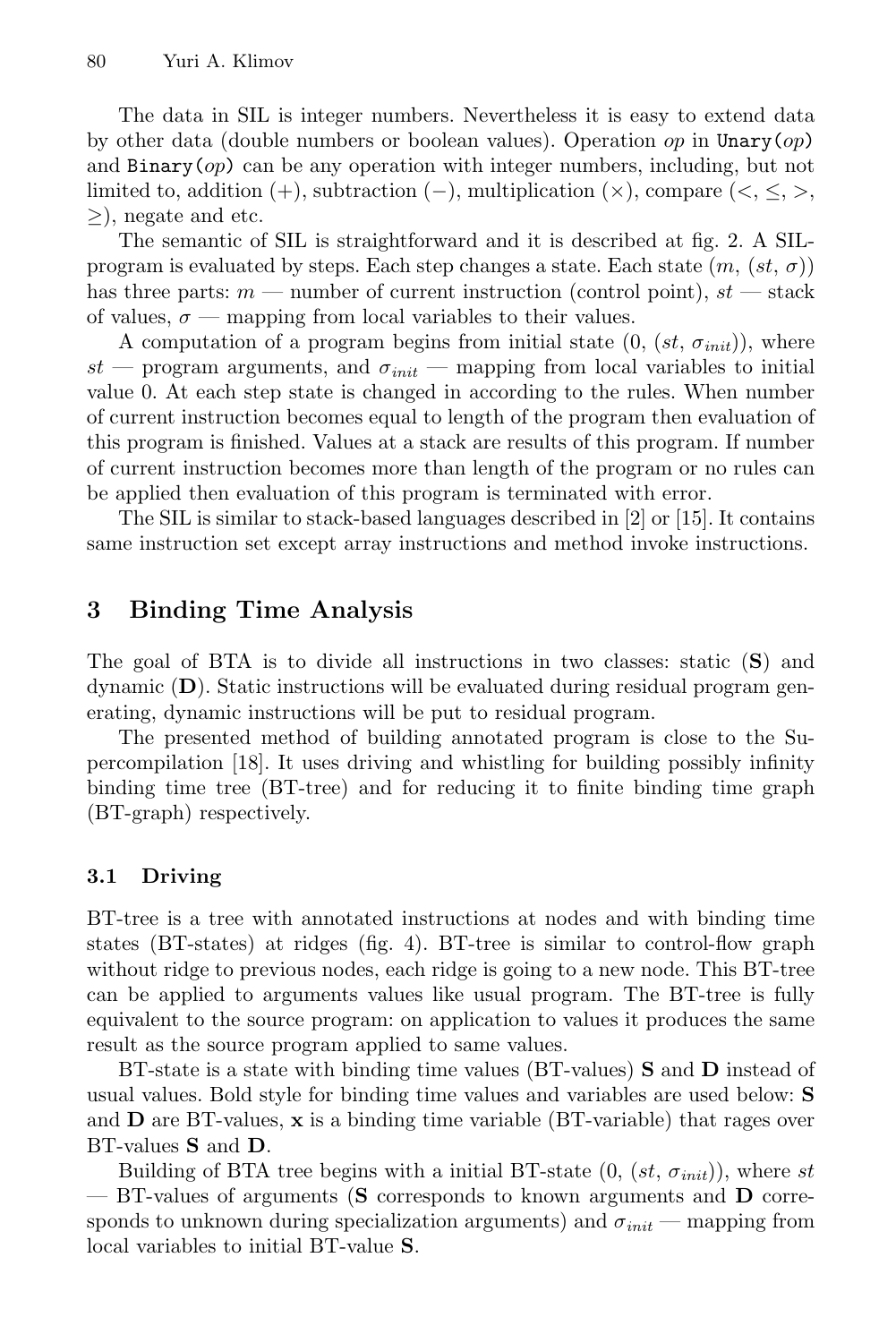Lifting instruction Lifting(n)  $\vdash_{int} (st, \sigma) \rightarrow (st, \sigma)$ Instructions Pop  $\vdash_{bta} (\mathbf{x} : st, \sigma) \rightarrow \langle \mathtt{Pop}^{\mathbf{x}}; (st, \sigma) \rangle$  $\text{Dup}\vdash_{bta} (\mathbf{x}:st, \sigma) \rightarrow \langle \text{Dup}^{\mathbf{x}}; (\mathbf{x}: \mathbf{x}:st, \sigma) \rangle$  $\texttt{Swap}\vdash_{bta} (\mathbf{x} : \mathbf{x} : st, \sigma) \rightarrow \langle \texttt{Swap}^{\mathbf{x}}; (\mathbf{x} : \mathbf{x} : st, \sigma) \rangle$  $\texttt{Swap}\vdash_{bta} (\textbf{S}:\textbf{D}:st,\,\sigma)\rightarrow \langle\texttt{Swap}^{\textbf{S}}; \, (\textbf{D}:\textbf{S}:st,\,\sigma)\rangle$  $\texttt{Swap}\vdash_{bta} (\textbf{D}:\textbf{S}:st,\,\sigma)\rightarrow \langle\texttt{Swap}^{\textbf{S}}; \,(\textbf{S}:\textbf{D}:st,\,\sigma)\rangle$  $\texttt{Const}(c) \vdash_{bta} (st,\,\sigma) \rightarrow \langle \texttt{Const}(c)^\mathbf{S};\, (\mathbf{S}:st,\,\sigma) \rangle$ Unary $(op) \vdash_{bta} (\mathbf{x} : st, \sigma) \rightarrow \langle$ Unary $(op)^{\mathbf{x}}$ ;  $(\mathbf{x} : st, \sigma) \rangle$ Binary(op)  $\vdash_{bta} (\mathbf{x} : \mathbf{x} : st, \sigma) \rightarrow \langle \texttt{Binary}(op)^{\mathbf{x}}; (\mathbf{x} : st, \sigma) \rangle$ Binary(op)  $\vdash_{bta} (\mathbf{S}:\mathbf{D}: st, \, \sigma) \rightarrow \langle \text{Lifting}(0)^{\mathbf{D}}, \, \text{Binary}(op)^{\mathbf{D}}; \, (\mathbf{D}: st, \, \sigma) \rangle$ Binary(op)  $\vdash_{bta} (\mathbf{D} : \mathbf{S} : st, \, \sigma) \rightarrow \langle \mathtt{Lifting(1)^D}, \, \mathtt{Binary(} \, op \allowbreak)^{\mathbf{D}}; \, \mathbf{(D} : st, \, \sigma) \rangle$ LoadVar $(n) \vdash_{bta} (st,\,\sigma) \rightarrow \langle$ LoadVar $(n)^{\,\sigma(n)};\,(\sigma(n):st,\,\sigma)\rangle$  $\texttt{StoreVar}(n) \vdash_{bta} (\mathbf{x} : st, \sigma) \rightarrow \langle \texttt{StoreVar}(n)^\mathbf{x}; \, (st, \sigma[n \mapsto \mathbf{x}]) \rangle$ Instructions with control point  $\mathtt{Goto}(n) \vdash_{bta} (m,\, (st,\, \sigma)) \rightarrow \langle \mathtt{Goto}(n)^\mathbf{S}; \, (n,\, (st,\, \sigma)) \rangle$  $\mathsf{IfGoto}(n) \vdash_{bta} (m, (\mathbf{x} : st, \sigma)) \rightarrow \langle \mathsf{IfGoto}(n)^\mathbf{x}; (n, (st, \sigma)), (m+1, (st, \sigma)) \rangle$  $instr \vdash_{bta} (st, \sigma) \rightarrow \langle instrs; (st', \sigma') \rangle$  $instr \vdash_{bta} (m, (st, \sigma)) \rightarrow \langle instrs; (m + 1, (st', \sigma')) \rangle$ Program  $p(m) \vdash_{bta} (m, (st, \sigma)) \rightarrow \langle instrs; brs \rangle$ 

 $p \vdash_{bta} (m, (st, \sigma)) \rightarrow \langle instrs; brs \rangle$ 

Fig. 3. Trace semantics for binding time trees

For each BT-state one of rules (fig. 3) is applied. The rule shows an annotated instruction at new node and one or two new BT-states at ridges in subject to current BT-state and instruction. For example, if there are BT-state  $(m, (\mathbf{x}:st, \sigma))$  and current instruction **IfGoto** $(n)$ , then it is needed to add new node with two new ridges to BT-tree. The node must contain annotated instruction IfGoto $(n)^x$  and the ridges must contain BT-states  $(n, (st, \sigma))$  and  $(m+1, (st, \sigma)).$ 

In come cases new instruction  $\text{Lifting}(n)$  is added to a BT-tree. This instruction tells residual program generator that static (known) value in stack at depth n must be residualized be means of generating  $\text{Const}(c)$  instruction and some stack instructions. For interpretation  $\text{Lifting}(n)$  instruction means no operation.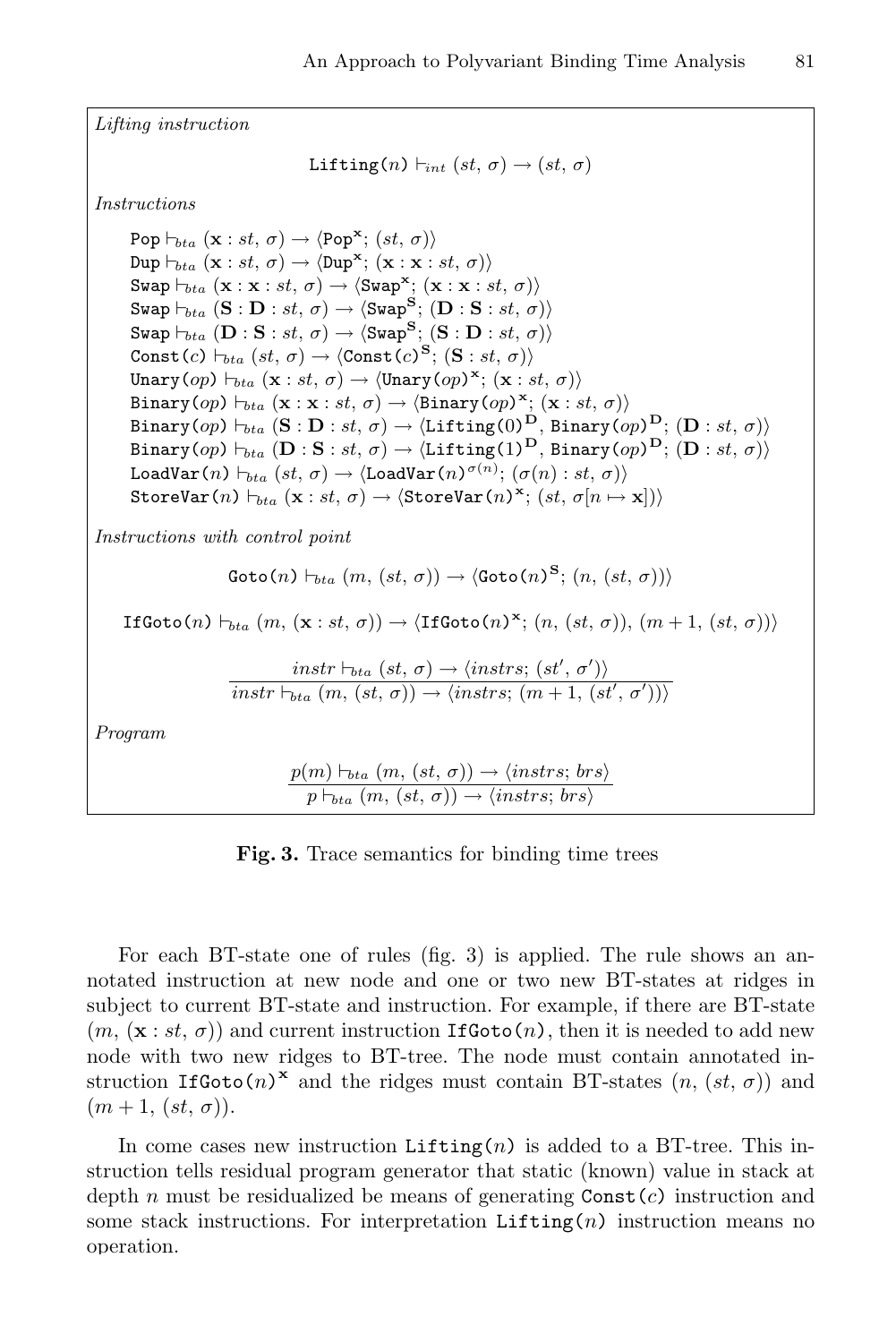

Fig. 4. BT-tree for the program  $p(x, y, z) =$  if x then  $y^2 + z$  else  $z^2 + y$ ; x and y are static (known), z is dynamic (unknown).

### 3.2 Whistling

During BT-tree building all BT-states are checked for conjunction. If two BTstates (may be at different branches) are equal (whistling) when nodes at the end of this ridges are be merged into the new node. It is permitted because BT-tree constructed from some BT-state depends on this BT-state only.

Building of BT-graph is ending because there are only finite numbers of all possible BT-states for a SIL-program. Residual BT-graph is graph representation of annotated program. Residual Program Generating for such annotated program is identical to [2].

### 3.3 Example

Let's consider a small program  $p$  (fig. 4). The polyvariant BTA produces a BTgraph represented at fig. 4.

This BT-graph contains two instructions  $\text{Binary}(\times)$  with different BT-annotations according to different BT-annotations of stack at the same program point. At the left hand size instruction  $\text{Binary}(\times)$  annotated as dynamic  $(D)$ , while at the right hand size instruction  $\text{Binary}(\times)$  annotated as static (S).

This means that if first argument of  $p$  is false during specialization then instruction Binary( $\times$ ) will be residualized. In other case instruction Binary( $\times$ ) will be evaluated during residual program generating.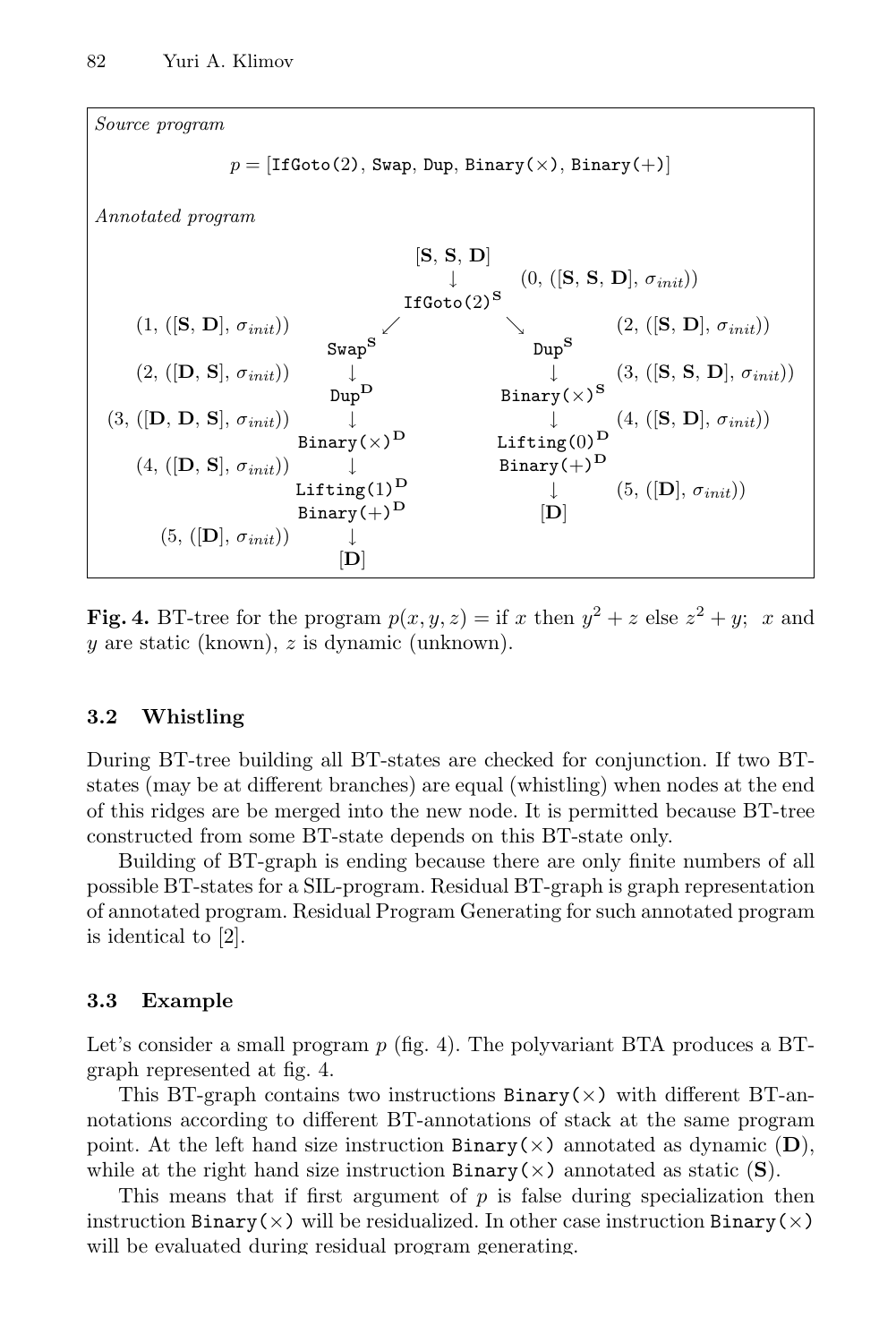## 4 Related Work

In many prior works monovariant BTAs [9] for functional languages are described. In [3,7,17] polyvariant BTAs for functional languages are presented. In minority works [1,2,15,16] monovariant or polyvariant BTAs for imperative languages are considered [13].

L. O. Andersen [1] uses C language. P. Bertelsen [2] and H. Masuhara and A. Yonezawa [15] describe monovariant BTA for various subsets of stack-based Java Byte Code [8]. In both papers simple stack-based language like SIL (which is described in this paper) is uses: in [2] SIL is extended with array instruction and in [15] SIL is extended with method invocation instruction.

U. P. Schultz [16] introduces monovariant BTA some subset of Java language [8]: object-oriented but not stack-based language. Also he suggests some polyvariant (class polyvariant and method polyvariant) extensions of BTA. N. H. Christensen and R. Glück [5] present polyvariant BTA for flowchart imperative language.

Presented BTA extends prior monovariant BTAs for stack-based language by introducing control-point polyvariant, stack polyvariant and environment polyvariant annotation method. It uses infinite control-flow tree for building finite annotated graph. This new method bases on ideas of Supercompilation [18]. It is possible to enhance this method for a object-oriented stack-based language [10,11,12].

# 5 Conclusion

In this paper polyvariant BTA for simple stack-based language is introduced. This method is fully automatic and it is used in specializer CILPE [4,14].

In some cases polyvariant BTA can produce a huge residual program. I would like to investigate extensions of polyvariant BTA for producing a program of reasonable size. Another direction of research is to enhance this method for object-oriented stack-based languages such as Java Byte Code (Java platform) [8] and Common Intermediate Language (Microsoft .NET platform) [6] which are used in popular virtual machines.

# References

- 1. L. O. Andersen. Program Analysis and Specialization for the C Programming Language. PhD thesis, Computer Science Department, University of Copenhagen, 1994. DIKU Technical Report 94/19.
- 2. P. Bertelsen. Binding-time analysis for a JVM core language. Unpublished note; available from http://www.dina.kvl.dk/\$\sim\$pmb. 1999.
- 3. M. A. Bulyonkov. Extracting polyvariant binding time analysis from polyvariant specializer. Partial evaluation and semantics-based program manipulation. Proceedings, 59–65. ACM Press, 1993.